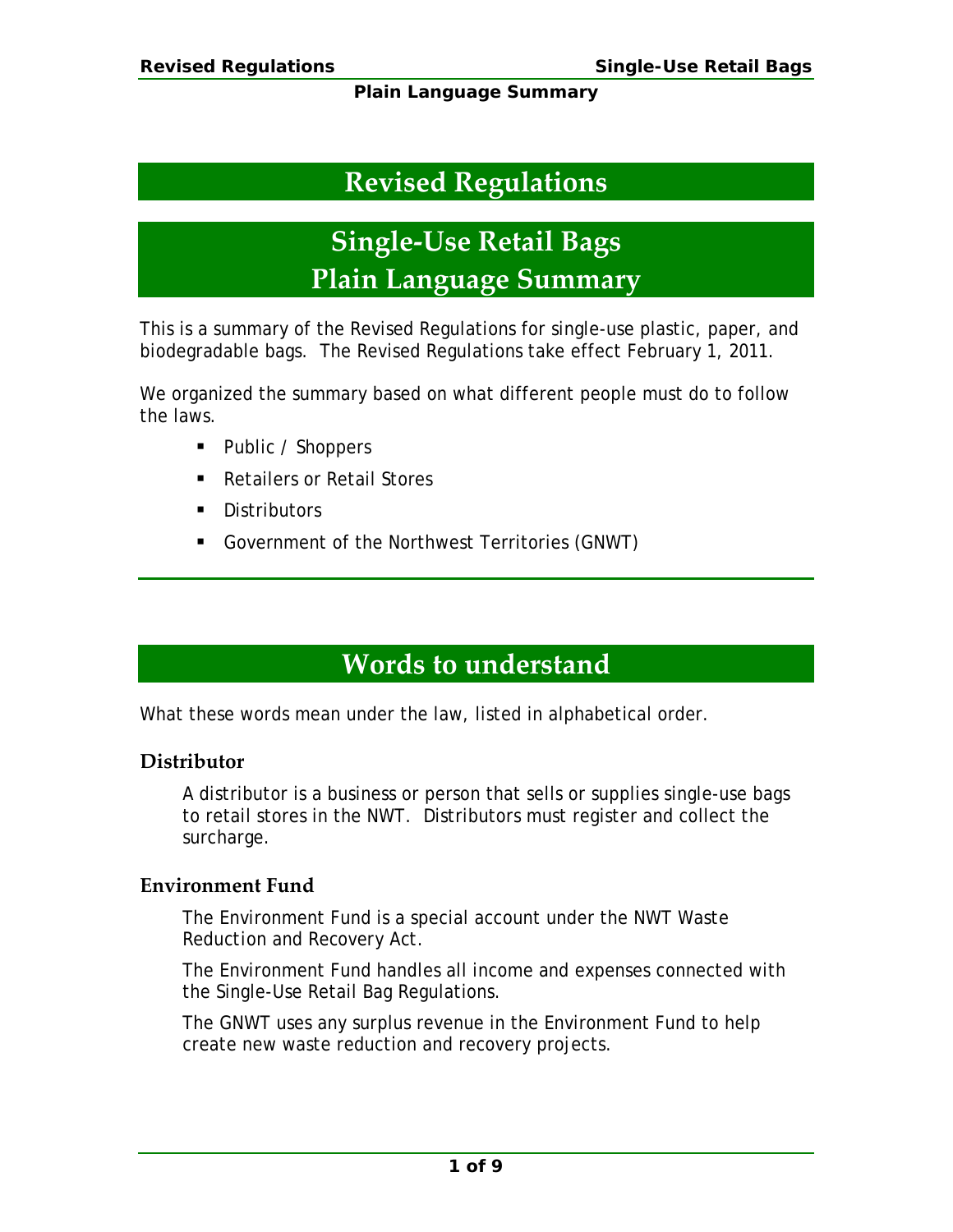### **Penalty**

A person or business may pay a penalty for breaking the laws. Section 13(1) of the *Waste Reduction and Recovery Act* defines the penalty: a ticket and maximum fine of \$50,000 and / or six months in jail.

### **Registration**

Registration is the legal agreement that distributors and retailers must have with the GNWT to sell or distribute single-use retail bags.

#### **Retail stores**

A retail store is a person or business that sells goods to customers. Does NOT include:

- A store that a registered society or charity operates.
- A restaurant or other place that may sell a few goods, but mostly sells meals that customers eat right away.

### **Retailers**

Under the law retailers are retail stores. They must register and collect the surcharge.

### **Single-use retail bag**

Single-use retail bags are bags that people use to carry purchases from a retail store. Does NOT include:

- Bags people can re-use many times, such as cloth bags.
- Bags people get when they buy prescription drugs.
- Dry-cleaning bags.
- Small plastic or paper bags people use to hold bulk food, fruit or vegetables, prepared foods, and hardware items.

### **Surcharge**

The surcharge is \$0.25. Consumers pay the surcharge for each single-use retail bag they get from a retail store.

Consumers pay the retail store, the retail store pays the distributor, and the distributor pays the Environment Fund.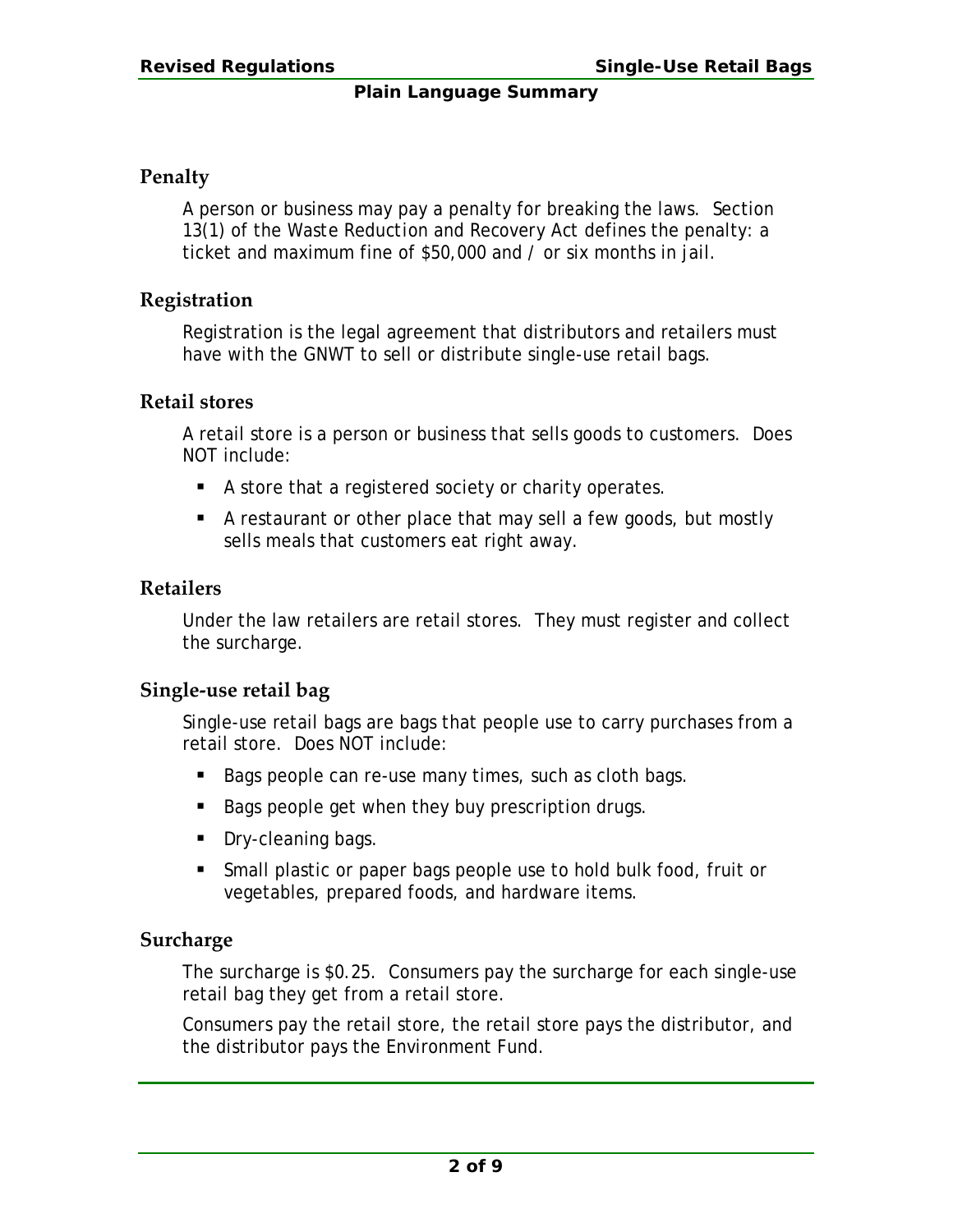# **Public / Shoppers**

### **Laws for the public:**

**1. Pay the \$0.25 surcharge for each single-use retail bag they get from a retail store.**

The cash register receipt shows the number of bags and total surcharge.





**Take a Cloth Bag Save the Surcharge**

# **Retailers or Retail Stores**

Under the revised Regulations all retail stores must register with ENR, pay the surcharge to distributors, and collect the surcharge from consumers.

## **Laws for retail stores:**

**1. Apply to the GNWT and register as a retailer.**

Use GNWT forms and provide all the information they ask for – new applications or renewals.

Must not distribute or sell a single-use retail bag unless they register with the program.

**2. Receive written notice by registered mail, to find out if the GNWT approves or rejects the application.**

Receive the notice within 45 days for a new application, within 21 days for a renewal.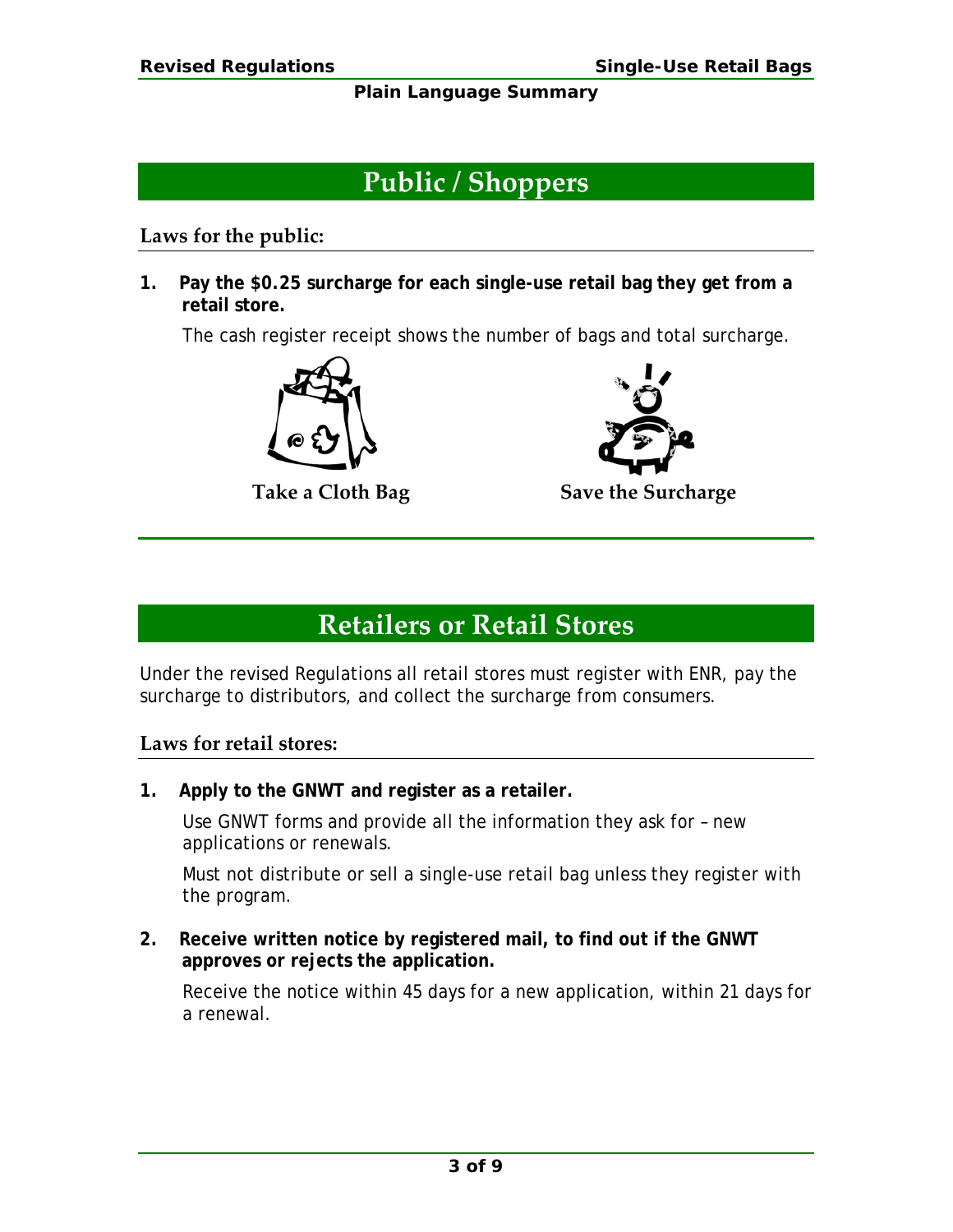If the GNWT rejects the application, the notice says why. If the GNWT needs more information, the notice says what information they need and when the retailer must provide it.

**3. Provide additional information within the time allowed.**

If not, the GNWT sends a written notice to say they assume the retailer has dropped the application.

- **4. Must NOT transfer the registration to another retailer.**
- **5. Follow any conditions the GNWT places on the registration.**

Each registration lasts for up to three years.

- **6. May appeal a decision the GNWT makes to:**
	- Reject an application to register.
	- **Amend, suspend, or cancel a registration.**

Appeal in writing within 30 days of when the retailer receives the decision.

The GNWT reviews all information and responds within 60 days.

**7. Obtain single-use retail bags ONLY from a distributor who is registered with this program.**

Retail stores pay the \$0.25 surcharge to the distributor when the store pays for the bags. The invoice or receipt shows the number of bags and total surcharge.

Apply to distributors to get a refund for any surcharge the store already paid on faulty bags. They must use GNWT forms.

**8. Collect the \$0.25 surcharge for each bag the retailer gives to a customer.**

The cash register receipt shows the number of bags and total surcharge.

Retailers that registered under the original Regulations – grocery stores – continue to collect and pay the surcharge as they did from the start of the program.

Retailers that register for the first time under the revised Regulations may keep the surcharge for any bags they have in stock and paid for before Feb. 1, 2011.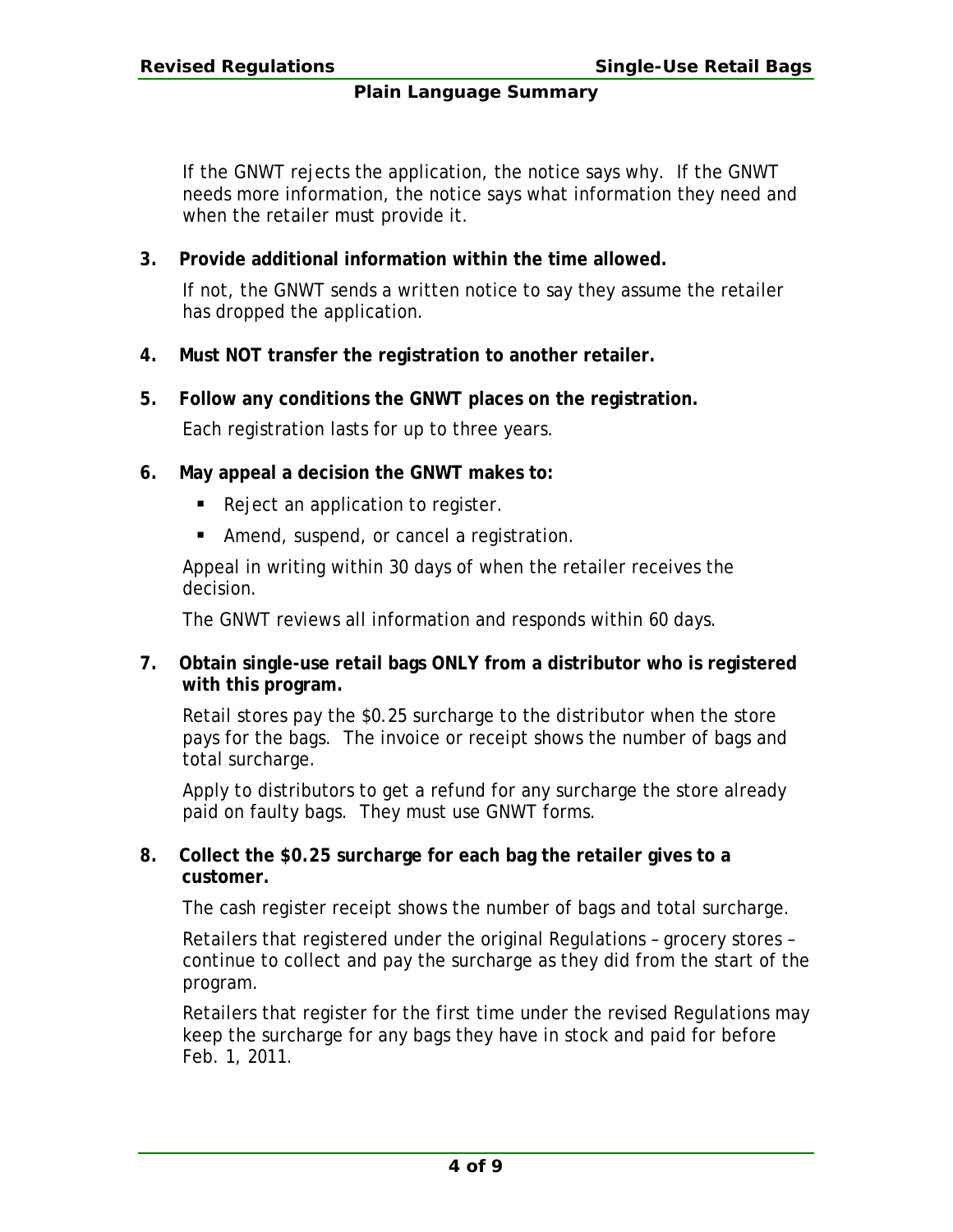**9. May apply to the Environment Fund for a one-time, repayable loan.**

The purpose of the loan is to help newly registered retail stores offset start-up costs – to follow the laws. For example, to help pay the surcharge for the first lot of bags they buy after Feb. 1, 2011.

### **10. May pay a penalty for breaking the law.**

The *Waste Reduction and Recovery Act* defines the penalties for breaking the law: a ticket and maximum fine of \$50,000 and / or six months in jail.

**11. May re-sell or give single-use bags to another person or business.**

Must tell the GNWT and give them the information they ask for.

Retailers may apply to the GNWT to get a refund of the surcharge, if the person or business that receives the bags isn't a retail store. Example: a retailer re-sells bags to a restaurant or registered society.

## **Distributors**

Under the law distributors include any person or business that sells or supplies single-use retail bags to retail stores in the NWT. They must register with ENR, pay the surcharge to the Environment Fund, and collect the surcharge from retailers.

### **Laws for distributors:**

**1. Apply to the GNWT and register as a distributor.**

Use GNWT forms and provide all the information the GNWT asks for.

Must not sell or distribute single-use retail bags to retail stores unless they register with the program.

**2. Receive a written notice by registered mail, to find out if the GNWT approves or rejects the application.**

Receive the notice within 45 days for a new application, within 21 days for a renewal.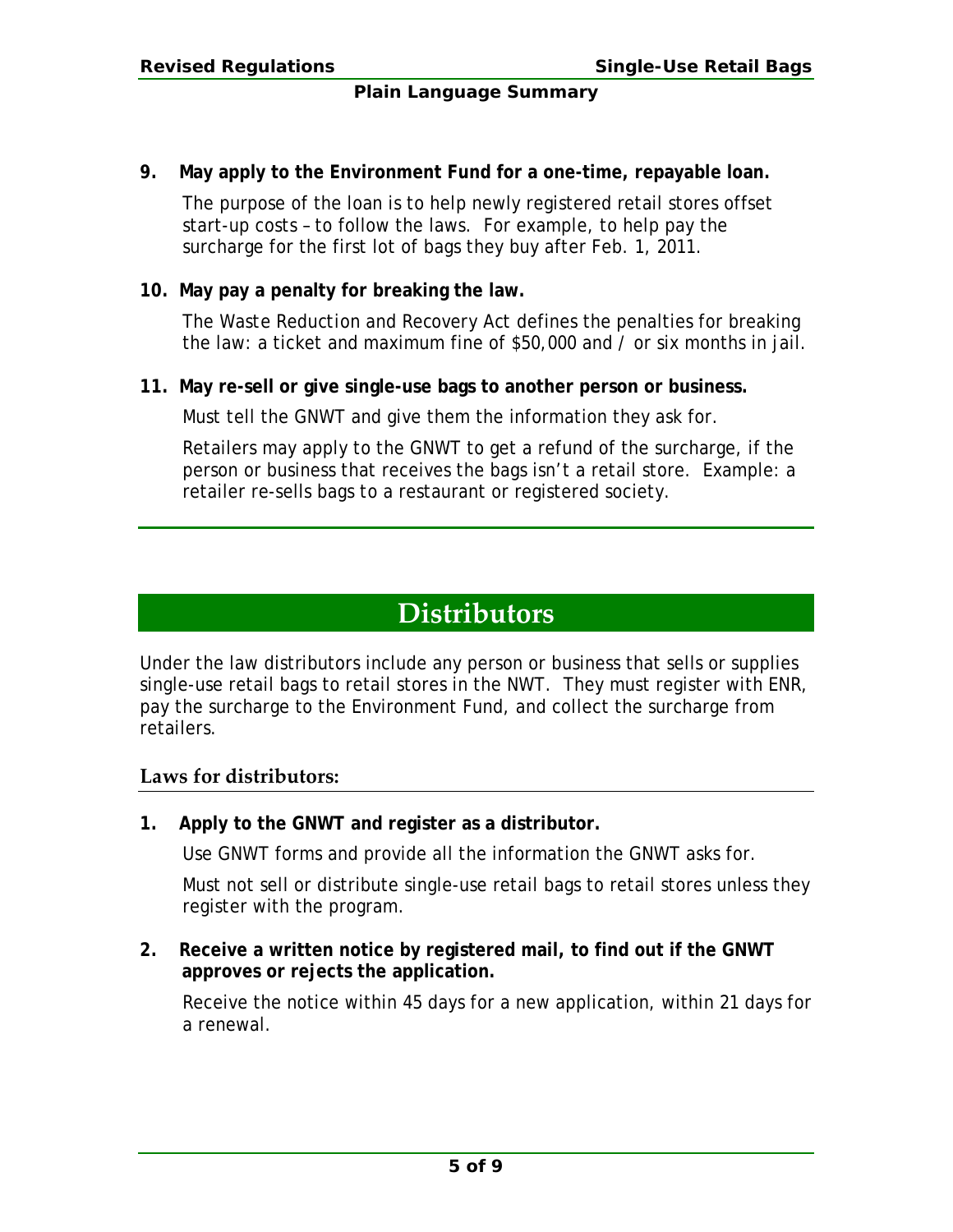If the GNWT rejects the application, the notice says why. If the GNWT needs more information, the notice says what information they need and when the distributor must provide it.

**3. Provide any additional information within the time allowed.**

If not, the GNWT sends a written notice to say they assume the distributor has dropped the application.

- **4. Must NOT transfer the registration to another person or business.**
- **5. Follow any conditions the GNWT places on the registration.**

Each registration lasts up to three years.

Must not distribute / sell bags to retail stores if the GNWT suspends or cancels the registration.

- **6. May appeal a decision the GNWT makes to:**
	- Reject an application to register.
	- **Amend, suspend, or cancel a registration.**

Appeal in writing within 30 days of when the distributor receives the decision.

The GNWT reviews all information and responds within 60 days.

**7. Collect the \$0.25 surcharge from retail stores, for each single-use retail bag they sell or distribute in the NWT.**

Pay the Environment Fund every three months. Pay within 30 days of the end of the quarter, for the previous quarter. Example: By April 30 pay the surcharge for bags sold during Jan/Feb/March.

A parent company or other business may pay for the distributor.

Refund the surcharge to retail stores for any faulty bags the store already paid for. Use GNWT forms to account for refunds.

- If distributors pay refunds for the surcharge on bags sold during the current quarter, they don't pay the Environment Fund.
- If distributors pay refunds for the surcharge on bags sold during the previous quarter, they can apply to the GNWT for a refund.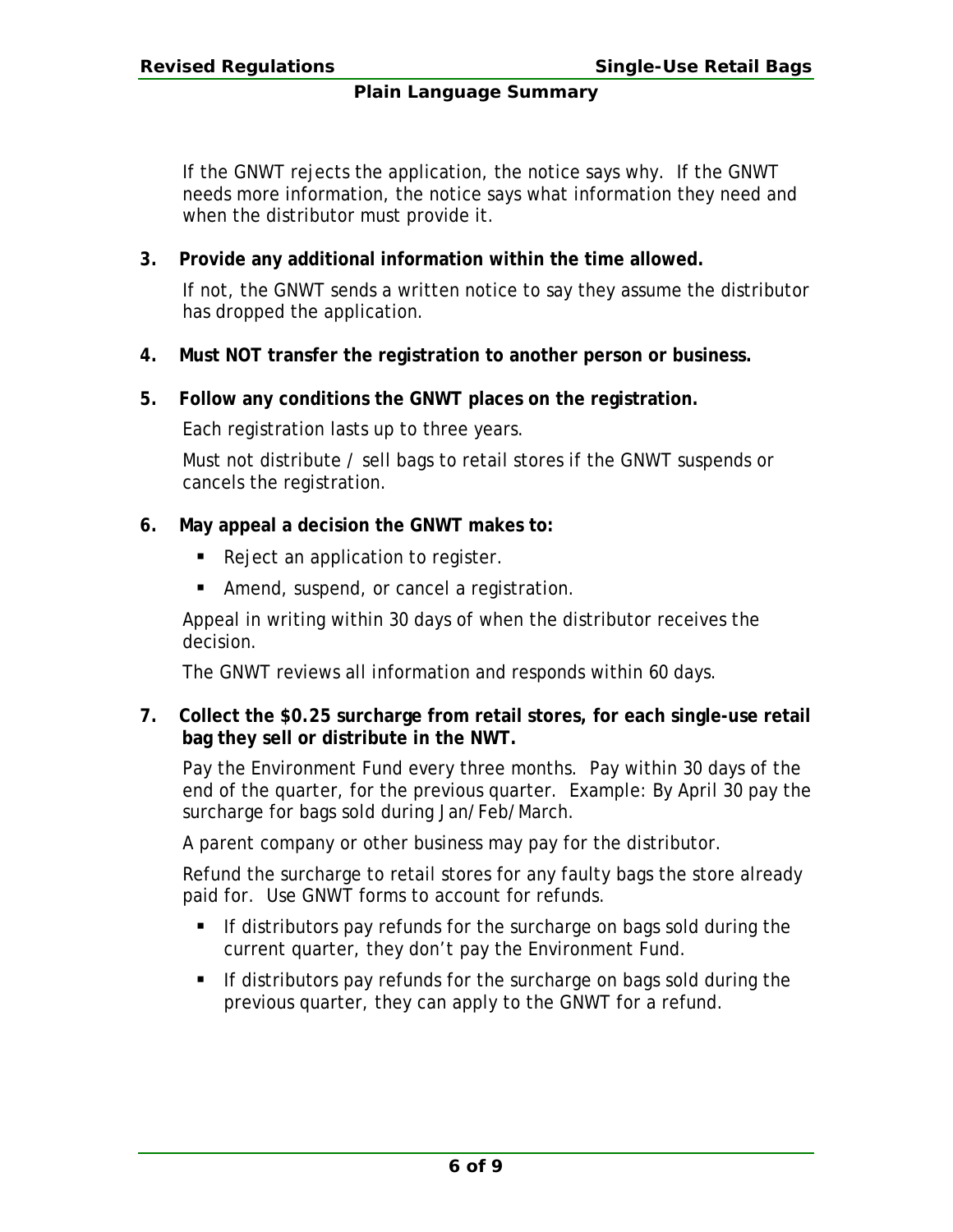- **8. Keep accurate records and submit them with the surcharge. The records show:**
	- Name of each retail store and number of bags distributed or sold to each store.
	- Number of faulty bags and the name of each store that reported them.
	- **Total surcharge. Any refunds paid for faulty bags.**
	- **Any other information the GNWT asks for.**

Distributors may submit the records more often if they choose.

Must keep records for six years and provide copies to the GNWT if / when they ask.

**9. May pay a penalty for breaking the law.**

The *Waste Reduction and Recovery Act* defines the penalties for breaking the law: a ticket and maximum fine of \$50,000 and / or six months in jail.

## **GNWT**

The Department of Environment and Natural Resources, GNWT administers the Single-Use Retail Bag Regulations. The Chief Environmental Protection Officer has overall responsibility.

## **Laws for the GNWT:**

- **1. Design and produce application forms to:**
	- Register all distributors new applications and renewals.
	- Register all retail stores new applications and renewals.
- **2. Approve or reject an application.**

Send a written notice with their decision, by registered mail: within 45 days for new applications and 21 days for renewals.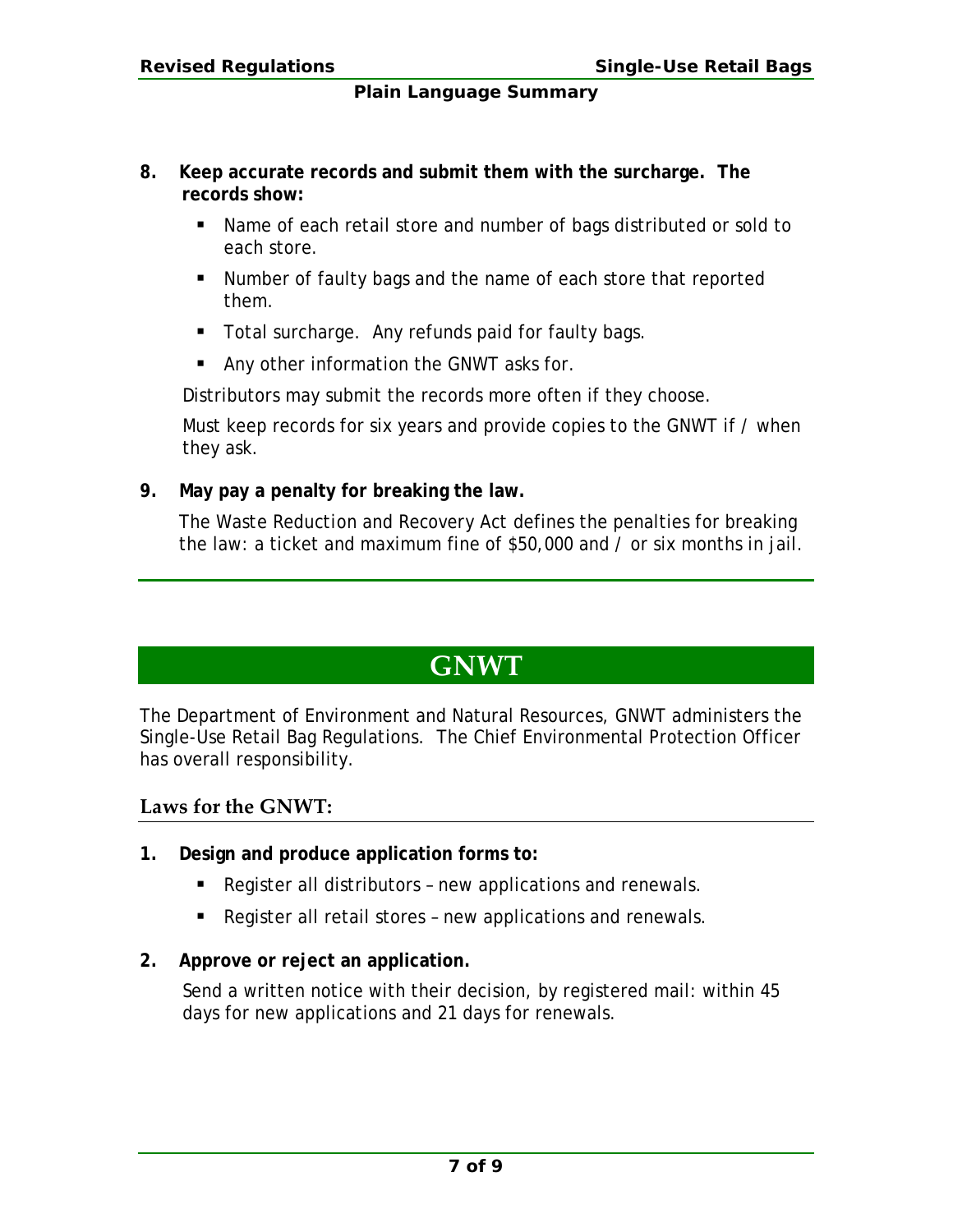If the GNWT refuses the application, the notice says why. If they need more information, the notice states what other information they need and when they expect it.

### **3. Review additional information.**

Send a written notice by registered mail to say if they approve or reject the application based on more information. Send the notice within 45 days of when they receive the information.

If the applicant doesn't respond within the time allowed - send a written notice by registered mail that the GNWT believes the application dropped.

### **4. Register all distributors and retailers.**

Each registration lasts for up to three years.

Place any needed conditions on a registration, such as:

- A period of time less than three years.
- The method a distributor must use to pay the surcharge to the Environment Fund.
- The current list of retail stores that the distributor serves.

### **5. Amend, suspend, or cancel a registration.**

Must send a written notice by registered mail to the distributor or retailer, and invite them to respond within 30 days. The notice says why the GNWT may amend, suspend, or cancel the registration.

Consider the input and send the distributor or retailer a copy of the written decision, by registered mail.

Restore a suspended or cancelled registration under certain conditions.

May immediately cancel a registration that a retailer or distributor gives up.

### **6. Receive and manage appeals from distributors or retailers.**

Appoint an advisor from outside the Department, within 45 days of receiving the appeal.

Review information and respond by registered mail within 60 days.

Distributors and retailers may appeal any GNWT decision related to their registration. They must send their appeal in writing, within 30 days of when they receive the decision.